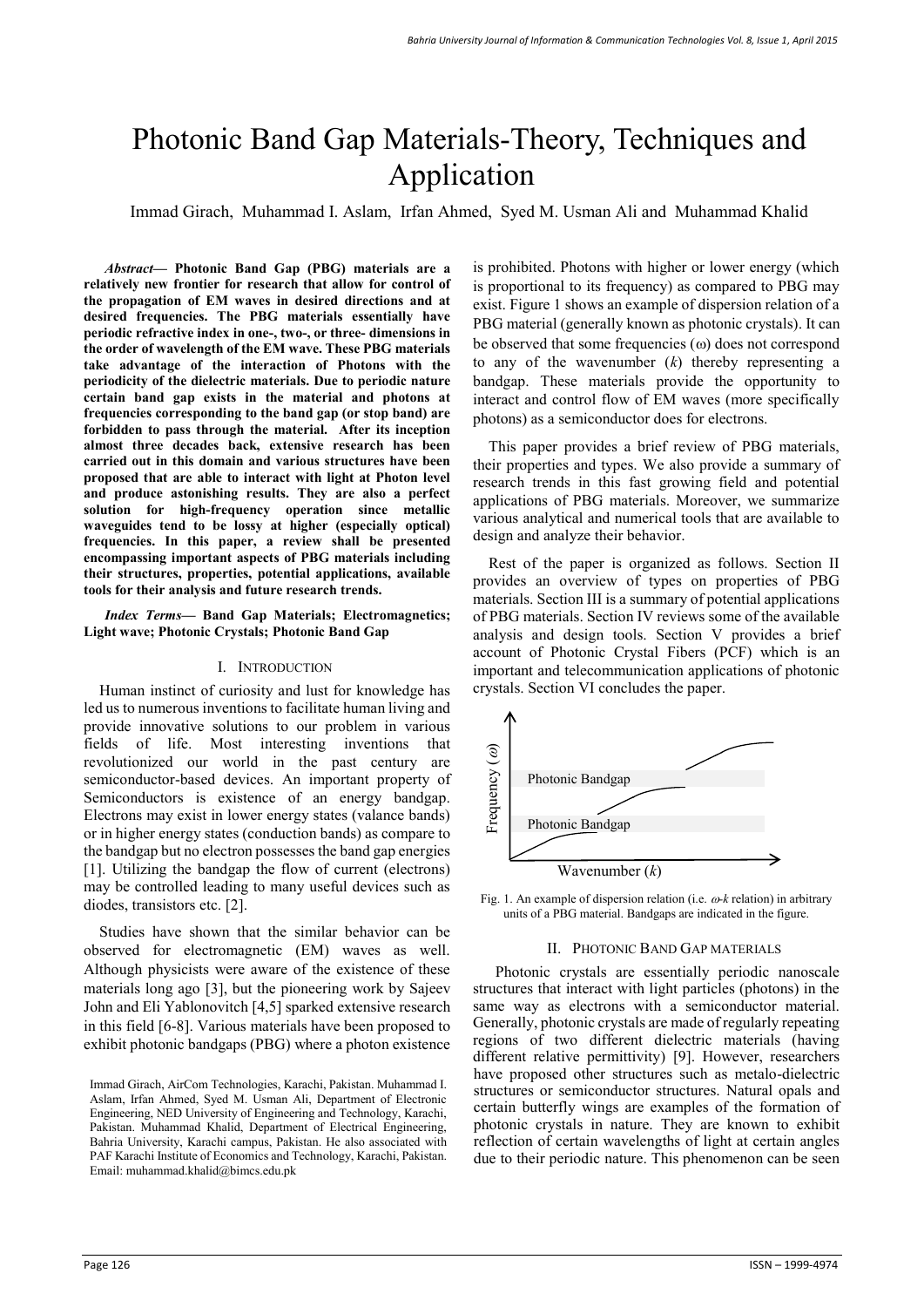when we see natural opal crystal with different view angles and iridescent colors are seen as we change the views [10].

# *A. How band gap occurs?*

A deeper insight of the physics involved with the PBG phenomenon shows that at the bandgap the material undergoes scattering resonance. Two types of scattering takes place for such materials: one is macroscopic and other is microscopic scattering resonance. Microscopic scattering occurs when EM waves strike the unit cell of the crystal lattice while macroscopic scattering is due to the effect of multiple lattice units as a whole on the EM wave when it strikes them. Secondly the two scattering resonances should occur for the same wavelength and should be very strong. Thirdly, the material should exhibit minimum intrinsic absorption for the respective frequencies [11]. The overall affect results in blocking of propagation of EM waves at specific frequencies resulting in a bandgap as represented in the illustration of transmission spectrum of Figure 2.

# *B. Classification of Photonic Crystals*

 Photonic crystals are classified as 1D, 2D or 3D on the basis of dimensions in which periodicity occurs. For example, if a wave travelling in a particular direction in the material (say along *z*-axis), experiences periodicity in *z*direction only, the material is said to be 1D PBG material, if it experiences periodicity of refractive index along *x-* and *y-* axis but not in *z*-axis, the material is said to be 2D PBG. Lastly, if the wave undergoes periodicity of refractive index along all three axes, it is said to 3D PBG material [9]. The pictorial representations of figure 3, illustrates three types of photonic crystals.



Frequency  $(\omega)$ 

Fig. 2. Illustration of transmission spectrum of a PBG material. Transmission of EM waves at the bandgap frequencies are blocked by the photonic crystal.



Fig. 3. Types of photonic crystals. (a) 1-D, (b) 2-D, (c) 3-D photonic crystals have periodicity in one-, two-, and three- dimensions respectively. Black and white colors in the figure respectively represent materials of high and low permittivity.

## III. POTENTIAL PBG APPLICATIONS

The properties of a photonic crystal depend on the geometry of the periodic structure and the index contrast of two materials used. Hence, by controlling these two parameters, properties of a photonic crystal can be controlled hence providing control over flow of light through the crystal [12]. Control over light to guide it along particular pathways has spurred global research into these materials paving the way for ground-breaking realities that existed only in theories of the past [9]. Numerous applications of PBG materials have been proposed in microwave as well as optical regime of EM spectrum. These applications include (but not limited to) high-Q micro-cavities [13,14], Efficient light sources [15], lowloss bent waveguides [16,17], Efficient filters [18], multiplexer and demultiplexer [19,20], photonic crystal fibers [17,21], Optical routers [22], radio frequency antennas [23], negative refraction [24], perfect lens [25], photonic /optoelectronic integrated circuits [14,26]. In section V of this review, we provide a brief account of only one PBG application (i.e. PCF) that is related to our current research focus.

# IV. ANALYSIS OF PBG

In general, interaction of EM waves with a material is governed by Maxwell's equations. Therefore PBG materials can be well analyzed by solving Maxwell's equations. However, in most case it is impossible to solve these equations analytically. Although behavior of many types of photonic devices can be predicted by a simple analytical technique known as coupled-mode theory [9], most of the research rely on analytical techniques in this regard [27].

As a walkthrough of the method, the material is divided into smallest fundamental units of the lattice and converted to irreducible Brillouin zones. Then Bloch's theorem is applied for the zones and Maxwell's equations are tailored to form an eigenvalue problem. The eigenvalue problems is then solved numerically by one the many available methods to get the propagating modes and the dispersion relation. This way Bloch modes of the waves are found and dispersion relation of the crystal is calculated. This characterizes the crystal and reveals its frequency response over the desired frequency range [28]. Figure 4 shows a simplified flow chart to show steps involved in numerical analysis of a photonic crystal.

An important step in the analysis of photonic crystals is the solution of eigenvalue problem arising from Maxwell's equations. Following numerical techniques are commonly used in the analysis.

## *A. Finite Element Method (FEM)*

FEM method is very flexible in which the computational domain is divided into smaller subdomains and then simple functions are used to estimate the unknown filed over each subdomain. Popular software packages based on FEM method are COMSOL Multiphysics, Lumerical mode solutions, and Ansoft HFSS.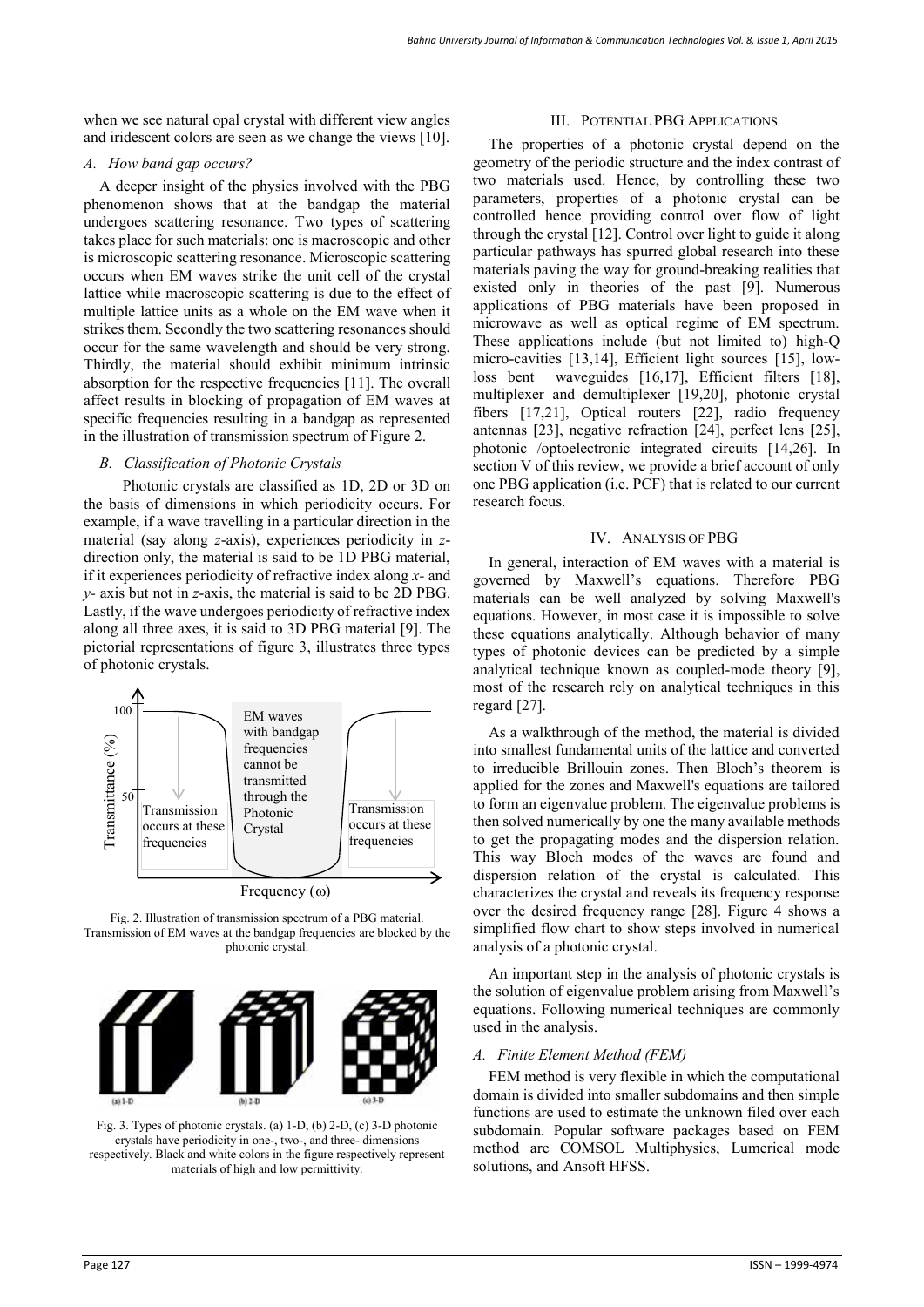

Fig. 4. Flow chart representing steps of numerical analysis of photonic crystals.

## *B. Finite-Difference Time-Domain Method (FDTD)*

In FDTD method differential equations are approximated to finite difference equations to estimate derivatives. Modern FDTD analysis is generally based on Lee's algorithm [29]. Popular FDTD-based software packages are MIT Photonic Bands (MPB), OptiFDTD, MEEP, Lumerical FDTD solutions.

## *C. Finite-Difference Frequency-Domain (FDFD)*

In FDFD, approximations are made on the wave vector in the frequency domain to numerically solve Maxwell's equations

## *D. Finite Integration Technique (FIT)*

In FIT, Maxwell's equations are solved in integral form by using a spatial discretization scheme. This method is applicable to many EM problems. CST studio suite is popular software package utilizing this technique.

## *E. Plane-Wave Method (PWM)*

PWM is popular method to calculate band structure of photonic crystals. The solution is obtained by expansion filed in number of plane waves.

## *F. Transfer Matrix Method (TMM)*

TMM method makes layer-by-layer computation of a finite-thickness PBG material in the *k*-space.

## *G. Multiple Scattering Theory (MST)*

The MST uses the analytical solutions of individual objects to calculate the effects of their interaction.

## V. PHOTONIC CRYSTAL FIBERS

As discussed earlier, a PBG material with a line defect forms a waveguide. In a nutshell, when this line defect is used to create long lengths of fibers for transporting light (also energy!), they are called photonic crystal fibers. While those with a line defect in a plane of material are there too, called planar photonic bandgap waveguides.

Photonic Crystal fibers have a uniform cross section along the fiber length, made up with two or more materials arranged micro structurally and periodically and in a crosssectional manner. This micro-structured arrangement acts as a cladding around the core. Because of its ability to confine light in hollow/solid cores, characteristics not possible in conventional optical fiber have been attained. General categories of PCF include photonic-bandgap fiber (PCFs that confine light by band gap effects), holey fiber (PCFs using air holes in their cross-sections), hole-assisted fiber (PCFs guiding light by a conventional higher-index core modified by the presence of air holes), and Bragg fiber (photonic-bandgap fiber formed by concentric rings of multilayer film). They can also be described as 2D case of 3D photonic materials.

As far as mechanism of propagation is concerned, there are two basic mechanisms. First type is Photonic bandgap guidance which takes place when the refractive index of micro-structured cladding is higher versus core, this confines light to the air-core (or even vacuum-core) as light is unable to penetrate into the PBG cladding [30]. For this to take place distance between the holes (called pitch) is kept low. Second mechanism is a kind of modified total internal reflection. The effective index of micro-structured cladding is made lower than the solid core, hence the microstructured holes act as cladding and light undergoes modified form of TIR. This is because light experiences lower refractive index at interaction with carefully planned geometry of the cladding and remains tightly confined to the core [31].



Fig. 5. A 4-in-1 logical diagram to show comparison of cores of 3 types of PCF and conventional fiber. White areas show air/vacuum areas while different colored areas indicate solid material with different refractive indices. Outermost rings shows conventional fiber cladding. (Not to scale!)